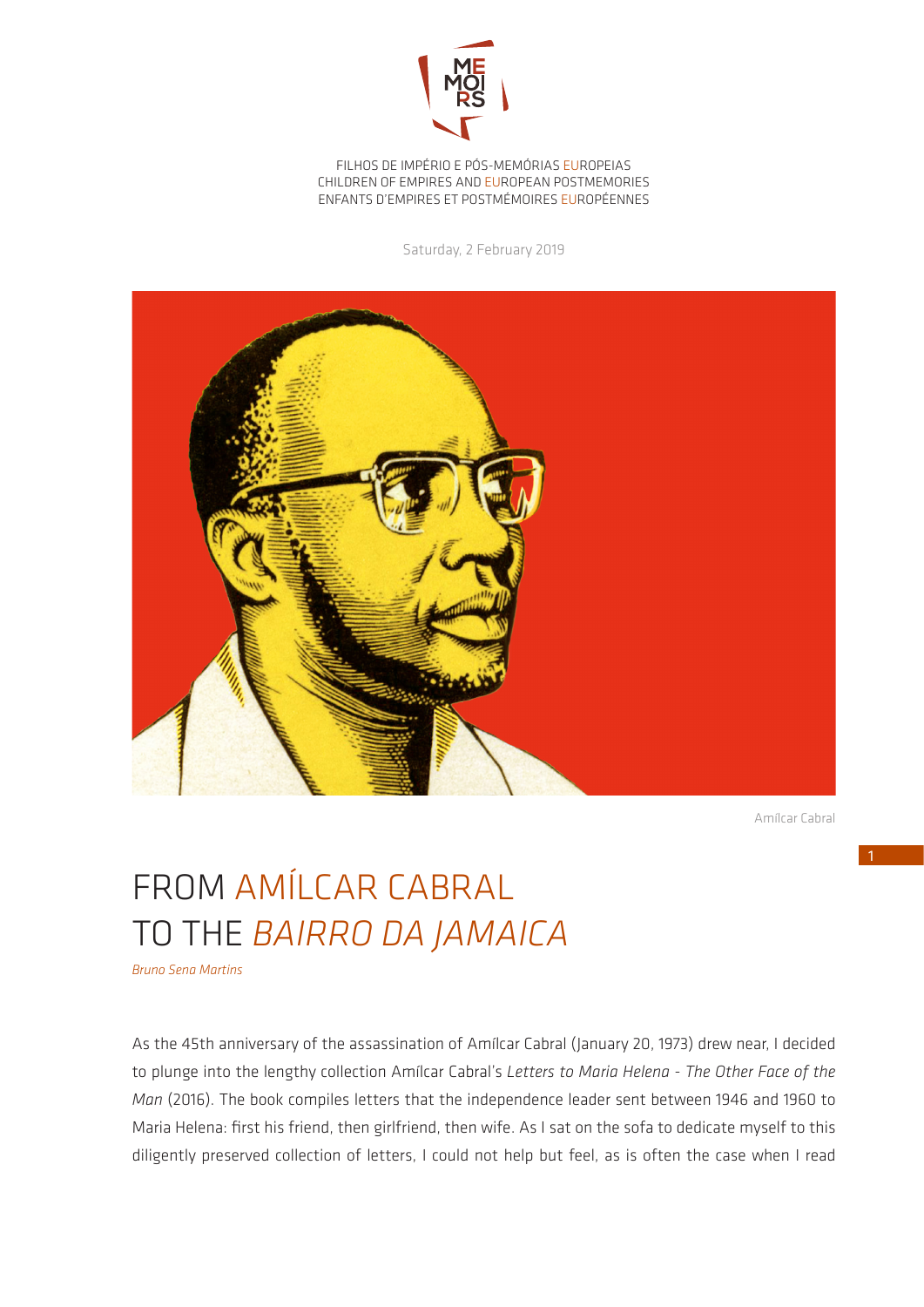

correspondence, that accessing others' words can be an undeserved privilege. These letters were not addressed to me. There was a sense of impropriety in my reading them, because it was 2019 and these letters were intended for a woman who received them several decades ago, and because I was able to compress 16 years of two lives into only a few days. Also, I was peering through the intimate curtains a love built of determination, longing, lyricism and friendship, but equally threatened by racism, patriarchy and the anguish of an uncertain future. This uncertain future resulted largely, as we know, from the Cabral's sense of purpose, which made it as difficult for him to live in the relative comfort of the metropolis as it was for him to be separated from Helena. Staying in Europe would be to:

... abandon all my aspirations (they are the aspirations of millions of individuals), and abandon Africa. (...) You know as well as I do what forces call me to Africa, forces that I will not resist, because I would betray myself, betray my own life (letter, dated 20th August 1948).

From the myriad possibilities for political, social and cultural analysis that the letters offer us – notwithstanding the significant absence of Helena's voice, which we can only imagine – I would like to dwell on a letter dated 28th August 1950. There, Cabral writes of how he has been affected by a clipping from the newspaper *Primeiro de Janeiro*, that reports on racial problems in Brazil. It discusses the antiracist struggle of the black American ballerina Katherine Dunham, who, much to the relief of its white clients, had been barred from staying in a São Paulo hotel, as well as the analogous experiences of the boxer Joe Louis. Cabral's perspective on racism all over the world itself reflects a plural sensibility that was both anchored in the fight against colonialism in Africa (where he was born, lived and fought), and that at the same time embraced a transnational solidarity. Cabral also sought to build a sense of fraternity across the black diaspora dispersed across many continents. In the letter of 28th August, Cabral rails against the racism he sees as rampant throughout the world. He translates passages from the anthropologist Alfred Métraux, published in an article in UNESCO's (which he describes as "a UN body") *Le Courier* newspaper. Cabral draws attention to the eminent anthropologist's argument for the obvious scientific vacuity of race as a demarcation of human groups.

I find this short letter is interesting in terms of how it puts us in dialogue with the role of the UN today and the recently decreed *International Decade for People of African Descent 2015-2024*. Certainly, the UN and the international human rights regime will never be able to reverse its "birth defect": its failure to respond to colonialism, the most important political issue of the twentieth century. The deliberate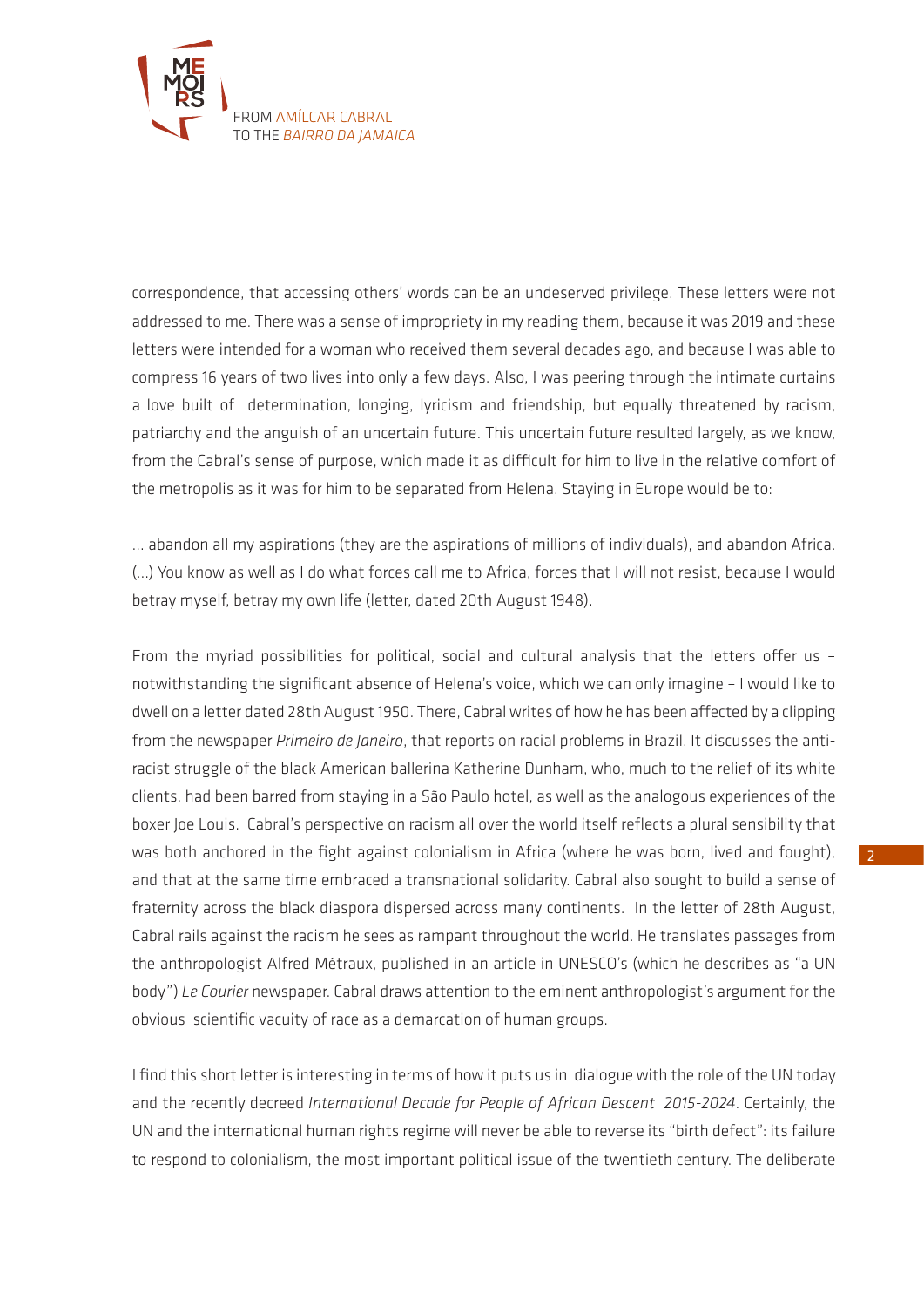

omission in the *Universal Declaration of Human Rights* of reference to the self-determination of colonized peoples at a time when half the world was under colonial rule is highly significant. So too is the indifference of human rights discourses, until very late in the day, to most anti-colonial struggles. Nevertheless, it is instructive to see how the institutional and political space of the UN has created openings and interstitial possibilities which led, for example, to Cabral citing anti-racist texts from UNESCO in 1950, thirteen years before the armed struggle began in Guinea Bissau.

Portugal is part of the *International Decade for People of African Descent*, proclaimed by the UN General Assembly on 23rd December 2013 with the theme "People of African descent: recognition, justice and development." This initiative comes in the context of several conferences, resolutions, declarations and conventions that have reiterated that all human beings are born equal in dignity and rights and have the potential to contribute constructively to the development of the well-being of societies. Proclaiming this 'decade' can be understood as a renewed effort in this direction, in the context of a previous lack of international cooperation in eliminating forms of racism, xenophobia and discrimination, and promoting the respect for, protection of and human rights of all peoples of African descent. It is still too early to know to what extent the discursive and institutional space fostered by the *International Decade for People of African Descent*, will help and increase the visibility of the struggles of black diasporas.

In any case, at a time when many of the issues anti-colonial struggles fought for remain relevant and pressing, both in African countries and on other continents, the histories of Cabral and of anti-colonialism more broadly serve as a crucial reminder not to betray those predecessors, and that there are many latitudes of racist indignity. Finally, they remind us that the corridors of those institutions, alongside the Conakry pilot school, the forests of Guinea-Bissau and Seixal's disadvantaged neighbourhood *Bairro da Jamaica* comprise shared cartographies of an anti-racist and anti-colonial future.

Cabral, Iva; Souto, Márcia; Elísio, Filinto (orgs.), (2016), *Cartas de Amílcar Cabral a Maria Helena - A Outra Face do Homem*. Lisbon: Rosa de Porcelana.

Translated by Alexandra Reza